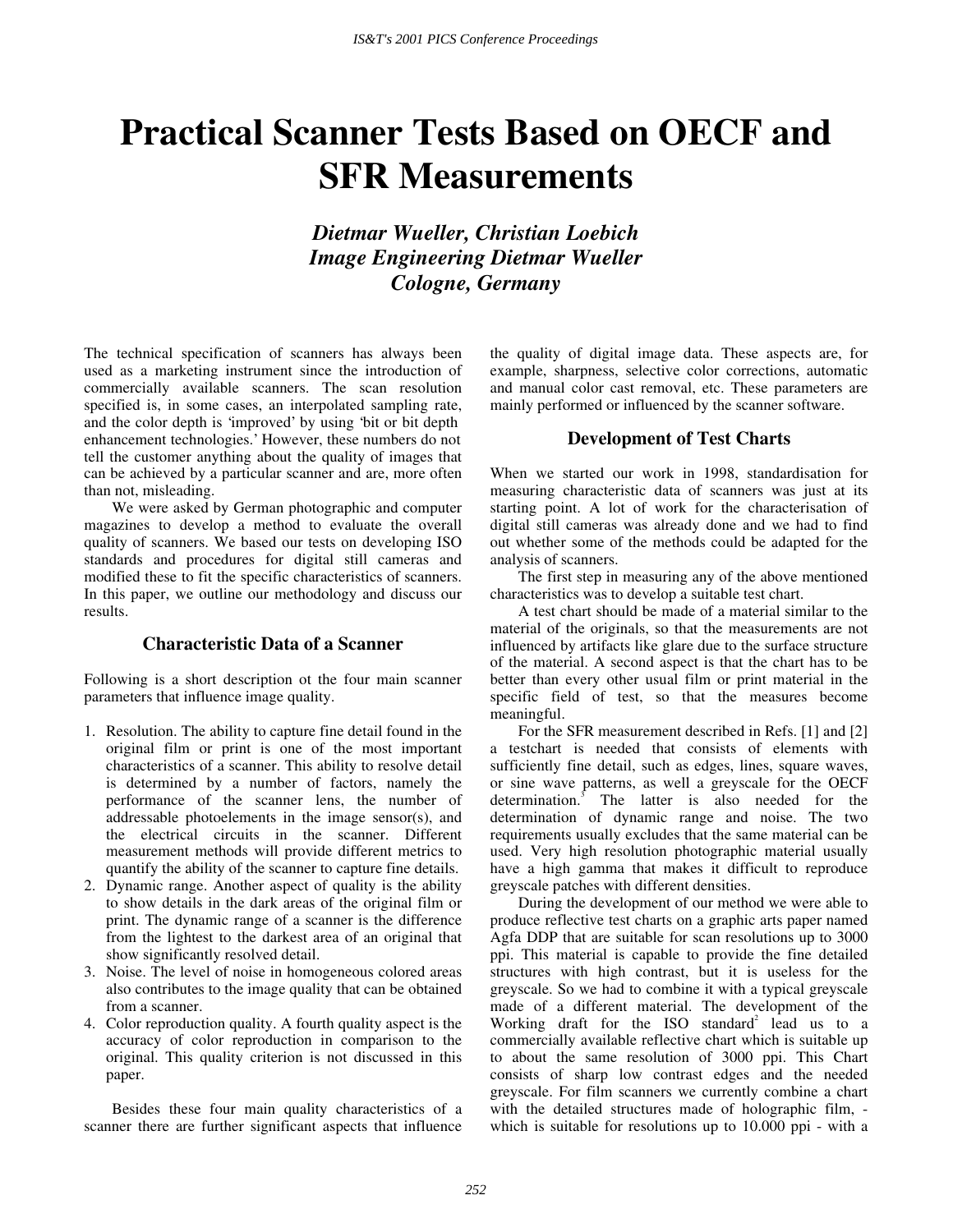commercially available greyscale from X-Rite or Agfa which has patterns with densities up to 3.9 and 4.3, respectievly. We hope to find something similar to the reflective targets in the near future that can be produced in a mass production.

The problem we have with the actual ISO chart at the moment is that this chart is useless for the determination of dynamic range and noise. For these measures the maximum density should be equal or higher than 2.1. Due to the chart's structured matt surface the scan also shows artifacts as shown in Figure 1 with the illumination of some scanners.



*Figure 1. ISO Chart with artifacts due to the matt surface (brightened for better visualisation).* 

# **Determining Resolution**

For the magazines, a nice thing to publish is a resolution given in one number. We investigated two different ways. First we used the SFR measurement of the SFR as given in Ref. 2 and second we used an USAF Testchart for visual resolution analysis, contact copied on the test material from a chromium original made by Heidenhain in Germany.<sup>5</sup>

The edge for SFR measurements, in combination with the grey patches for the OECF determination, and the USAF Chart are scanned at the highest given physical resolution of the scanner under test.



*Figure 2. The test charts created by Image Engineering.* 

For the USAF chart, the structure with the highest frequency which shows well separated lines is determined by looking at the image in an image processing software like Adobe Photoshop<sup>®</sup> at a suitable magnification level of at least 100%. The frequency of the structure is the value for the visual resolution.

For the SFR measurement, the OECF curve<sup>3</sup> is determined from the greyscale and entered to the analysing software. The latter can be downloaded from the ISO TC42 WG18 website

http://www.pima.net/standards/iso/tc42/wg18/wg18\_POW.h tm.

After marking the ROI (region of interest), the edge is analysed. The result is a contrast curve in relation to the original frequency. The resolution number published is calculated at the frequency where the SRF is 30%.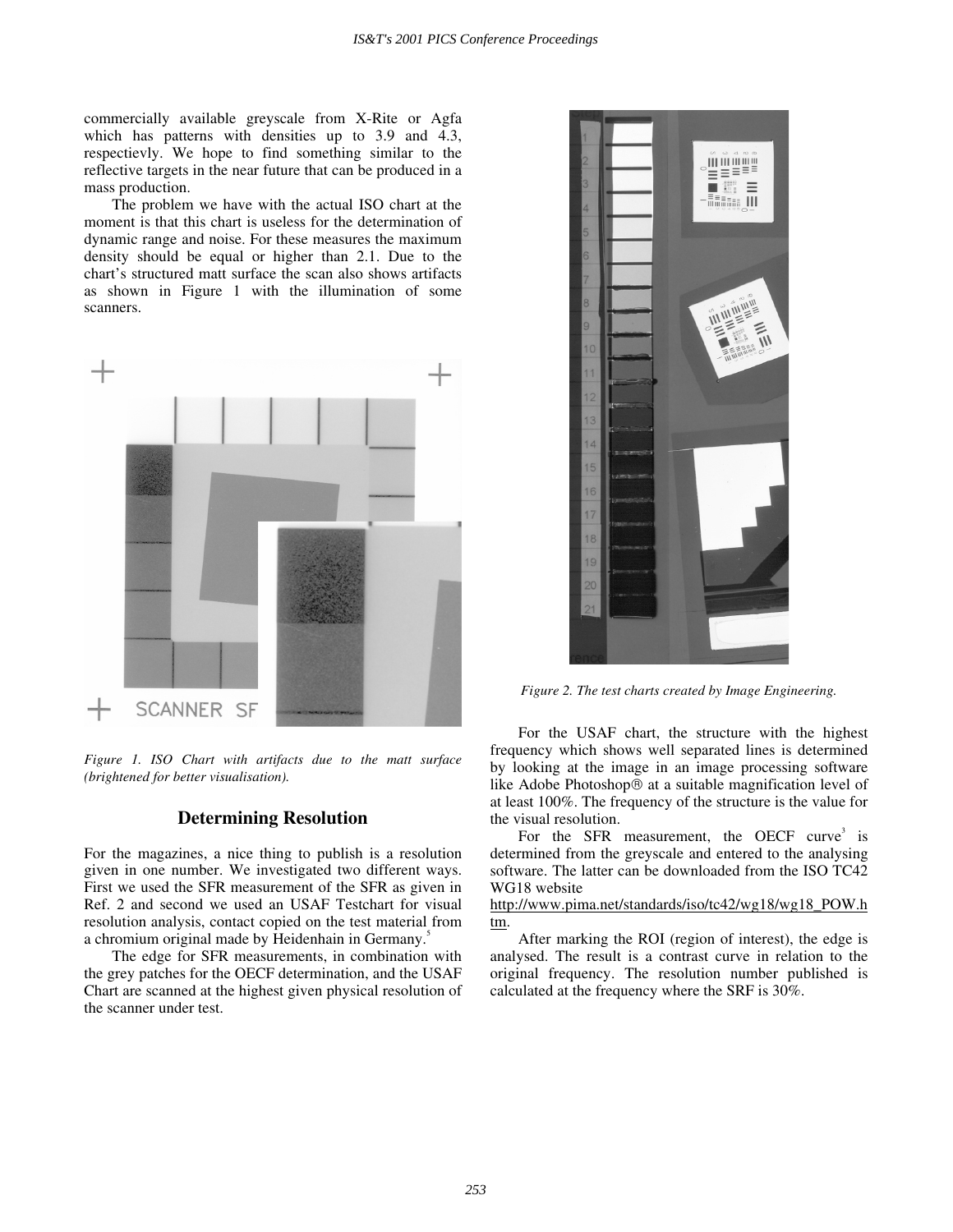

*Figure 3. SFR results of three different film scanners* 



*Figure 4. The related images for the visual analysis* 

Our experience shows that the value from the visual analysis is about the same than the value of the SFR analysis. The two main reasons why the SRF method works with scanners but causes problems with digital consumer cameras are that with scanners, unsharp masking can usually be switched off and there is no demosaicing.

#### **Color Misregistration**

A useful peripheral product of the SFR algorithm is the color misregistration of the scanner.<sup>6</sup> When calculating the line spread function, the position of the maximum can be determined with a high accuracy of about 1/10 of a pixel. The Kodak SFR software stores the result together with the SFR analysis.

## **Checking the Resolution at Different Places of the Scanning Field**

To check wether the resolution is even over the scanning field, the SFR or visual tests can be performed at different places. In case there is a problem with different resolutions at different places, the geometric positioning of even resolutions give a hint on the kind of problem that has to be solved. For example a not accurately adjusted mirror or a mechanical problem.

#### **A Different Approach**

A slightly different approach to measure the resolution was developed by Agfa with their 'Field Quality Check Guide'. This guide was created for product supporters to check the scanners for possible problems and to compare the scanners with the related products of Agfa's competitors. The Agfa target consists of patches with horizontal and vertical lines arranged in different frequencies. A scan with the maximum physical resolution is followed by the determination of contrast for the highest visible frequency using the histogram of Adobe Photoshop<sup>®</sup>. The method seems to be suitable and minimum values for the contrast help to verify whether a scanner is in a given quality range or not.



*Figure 5. Agfa's 'Field Quality Check Guide' Target* 

## **Determination of the Dynamic Range**

To prevent a number of meaningful words for the physical characterisation of scanners from being misused for marketing aspects, standards for a number of so far not standardised quality values should be created in the near future. Looking at technical specifications of scanners does not tell the user much about the quality of the images achieved by a scanner. What, for example, does the color depth of a scanner tell the user? Is it the maximum capable contrast in the original? Is it the bit depth of the A/D converter, or the number of possible colors in the image? Is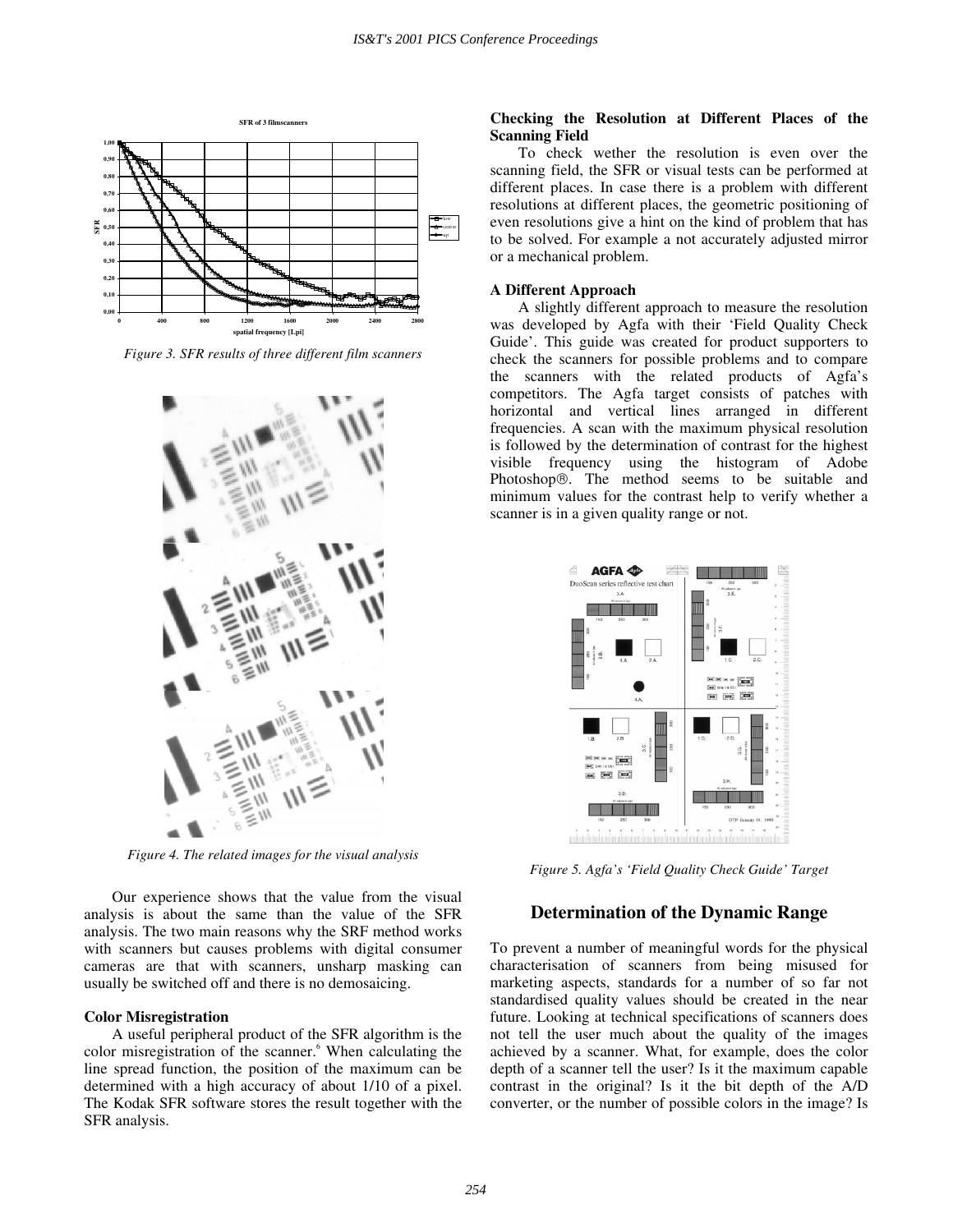the latter be produced by some bit enhancement algorithms or other kinds of calculations?

One of the values that should be standardised is the term 'dynamic range'. A possible definition can be: the scanner dynamic range is the difference of the minimum unclipped density of an original to the maximum density of an original that can be reproduced with a signal-to-(total) noise ratio - including temporal and fixed pattern noise - of at least 1.

We tried to measure the dynamic range that fits this definition by scanning a greyscale with a maximum density higher than the expected maximum density of the scanner and adjusting the gamma curve of the scanner software in a way that the fields with the higher densities can be best differentiated. This is usually reached by adjusting the gamma of the digital output to about 1.5. The grey patches are automatically analysed like the OECF patches by using a self written Adobe Photoshop<sup>®</sup> plug-in. This plug-in writes the mean values and the standard deviation for the red, green, and blue channels as well as for the Y, R-Y, and B-Y value of every patch into a text file. For further analysis, this text file can be exported to a program like Microsoft Excel<sup>®</sup> or Matlab<sup>®</sup>. The dynamic range can be determined from the OECF – including the gamma adjustment. The signal to noise ratio is calculated as described in Section 6.2 of Ref. 7.

Transparent greyscales are commercially available with maximum densities up to 4.3.

For 35mm film scanners, there is still a problem to produce spectrally neutral greyscales with suitable maximum densities. The maximum densities we reached with typical black and white film material, which can be exposed in an image recorder, are around 3.0.

Our results of measuring the dynamic range are consistent with the visual analysis of the scanned greyscales and scanned test images. Looking at values given in the specifications of midrange scanners, our results match the specifications, in most cases with an accuracy of  $+/- 0.1$ densities. Looking at the specifications of scanners for the consumer market, one can conclude that most manufacturers do not provide accurate data.

Since the measurement of the dynamic range is simple, and the given value gives the user an impression of one of the most important image quality aspects of a scanner, it should be mandatory for manufacturers to report it.

### **Noise**

We still have some difficulties measuring noise. To measure noise at different density levels, the patches of the greyscale need to be very homogenous They should be scanned at the maximum physical resolution, or at least at a level where no interpolation has an influence on the result. With our greyscales used for dynamic range measurements, we have trouble with the grain structure, especially in the lighter patches. We first wondered where the high standard deviations, meaning absolute noise level, for these lighter patches came from. Taking a closer look we found that the reason was the grain structure of the photographic material. Especially at high resolution  $(> 1500 \text{ ppi})$ , the structure is often clearly visible in the scans. At the present time we have no idea how to produce a greyscale on photographic material that will enable us to measure noise. This grain structure seems to have no influence on the results of the dynamic range measurements, using our method, because it seems to get less important at higher densities.



*Figure 6. Typical OECFs for measuring dynamic ranges of scanners.*